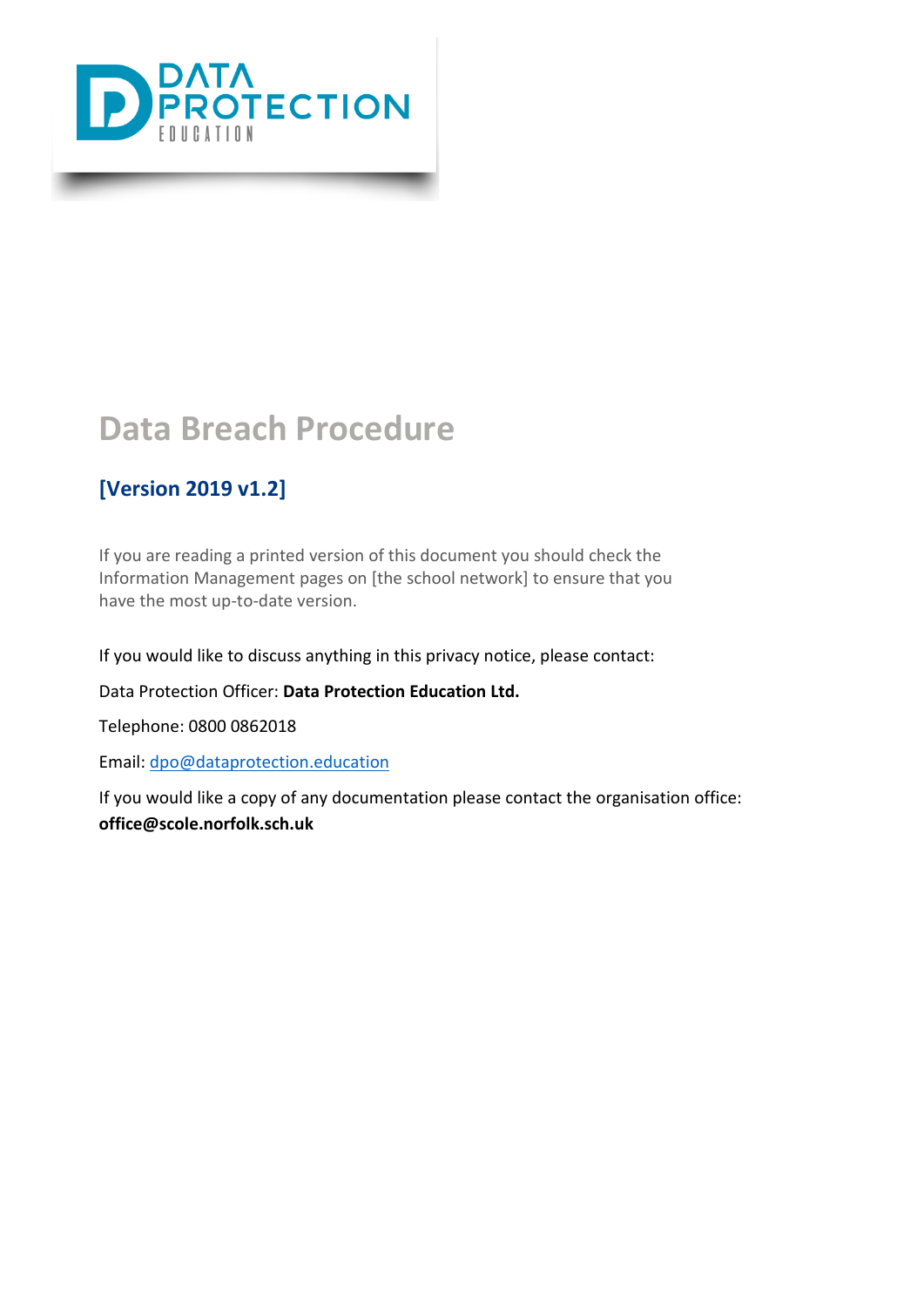

## **Document Version Control:**

| Version        | Author     | <b>Date</b> | Approved by | <b>Effective from</b> |
|----------------|------------|-------------|-------------|-----------------------|
| $1.0$ draft    | Jo Kaptijn | 1/5/2018    |             |                       |
| $1.1$ qa check | DPE - TK   | 1/6/2018    |             |                       |
| $1.2^{1}$      | DPE - JE   | 13/01/2019  |             |                       |
|                |            |             |             |                       |
|                |            |             |             |                       |
|                |            |             |             |                       |

## **Key Contact Details:**

Scole CEVC Primary School

Data Protection Officer – Data Protection Eeducation Ltd

Data Protection Lead – Headteacher

IT Service Desk – 01379 740654

 $\overline{a}$ 

<sup>1</sup> Online breach log added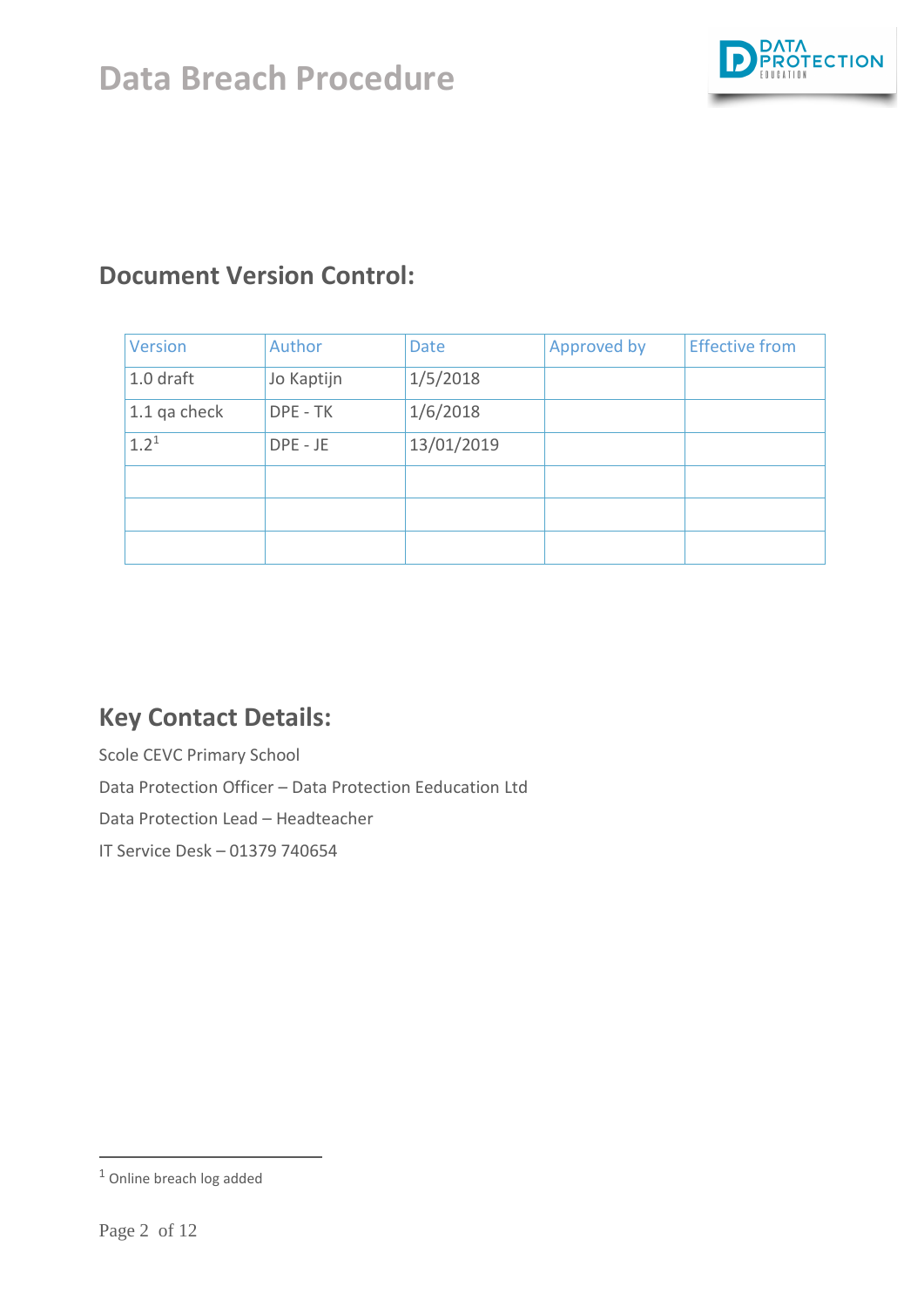

# **Contents**

<span id="page-2-0"></span>

| Data breach procedure                           |                              |  |
|-------------------------------------------------|------------------------------|--|
| Document version control                        | Error! Bookmark not defined. |  |
| Key contact details                             | Error! Bookmark not defined. |  |
| Contents                                        | Error! Bookmark not defined. |  |
| Introduction                                    | 5                            |  |
| Who <sub>5</sub>                                |                              |  |
| Definitions                                     | Error! Bookmark not defined. |  |
| Procedure overview                              | Error! Bookmark not defined. |  |
| Personal data breach procedure                  | 9                            |  |
| Procedure steps                                 | Error! Bookmark not defined. |  |
| 1. Reporting the data breach                    | 9                            |  |
| 2. Contain the breach and recover data          | 9                            |  |
| 3. Record the incident in the Data Breach Log   | 9                            |  |
| 4. Incident review and risk assessment          | 10                           |  |
| 4.1 Criteria for notification and justification | 11                           |  |
| 5. Notifying the ICO                            | 11                           |  |
| 6. Notifying the data subjects                  | 12                           |  |
| 7. Appropriate actions and documentation        | 12                           |  |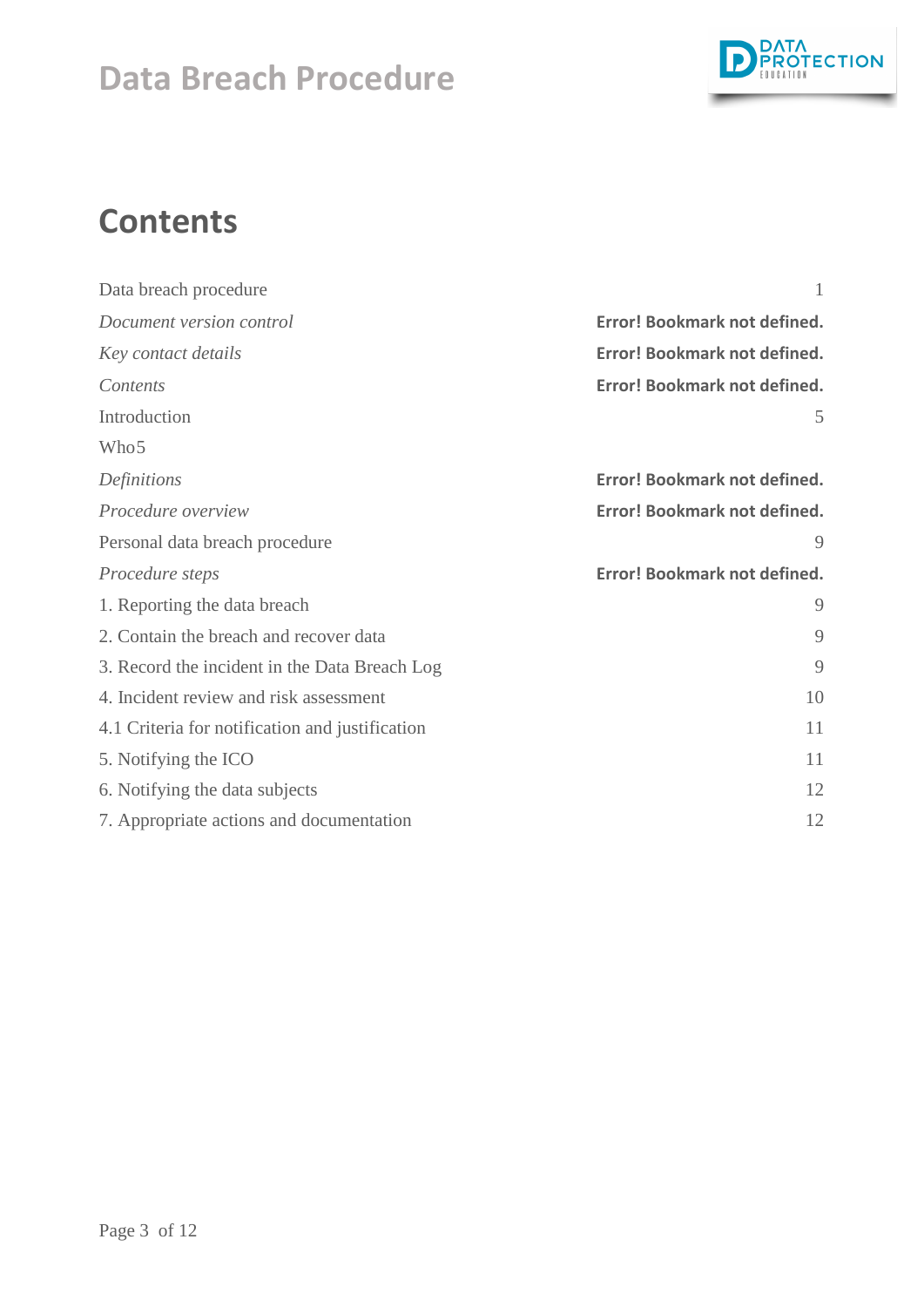

# **Introduction**

This policy applies in the event of a personal data breach under Article 33 Notification of a personal data breach to the supervisory authority, and Article 34 Communication of a personal data breach to the data subject of the General Data Protection Regulation (GDPR).

Simply put, the procedure applies to all data breaches including computer security incidents as defined and explained below.

### **Why?**

The GDPR introduced a duty on all organisations to report certain types of personal data breach to the relevant supervisory authority (The ICO). This must be done within 72 hours of becoming aware of the breach, where feasible:

- If the breach is likely to result in a high risk of adversely affecting individuals' rights and freedoms, individuals must also be informed without undue delay;
- Organisations should ensure they have robust breach detection, investigation and internal reporting procedures in place. This will facilitate the decision to notify the ICO and/or the affected individuals;
- Organisations must also keep a record of any personal data breaches, regardless of whether they require notification to the ICO.

### <span id="page-3-0"></span>**Who**

This procedure applies to **all staff and managers** (whether employees, contractors or temporary staff) of Scole CEVC Primary School.

- Everyone is required to be aware of, and to follow this procedure in the event of a personal data breach;
- The Organisation's Data Protection Officer (DPO)/Data Protection Lead and other managers/IT service desk as appropriate - have responsibilities to contain/restore the data breach and assess the risks to individuals;
- The Data Protection Officer will notify the ICO of the breach within 72 hours and will inform all Data Subjects that have been compromised in any Data Breach, where required to do so;
- Training Lead will ensure training is provided to ensure all staff are aware of this procedure and how to find/implement it.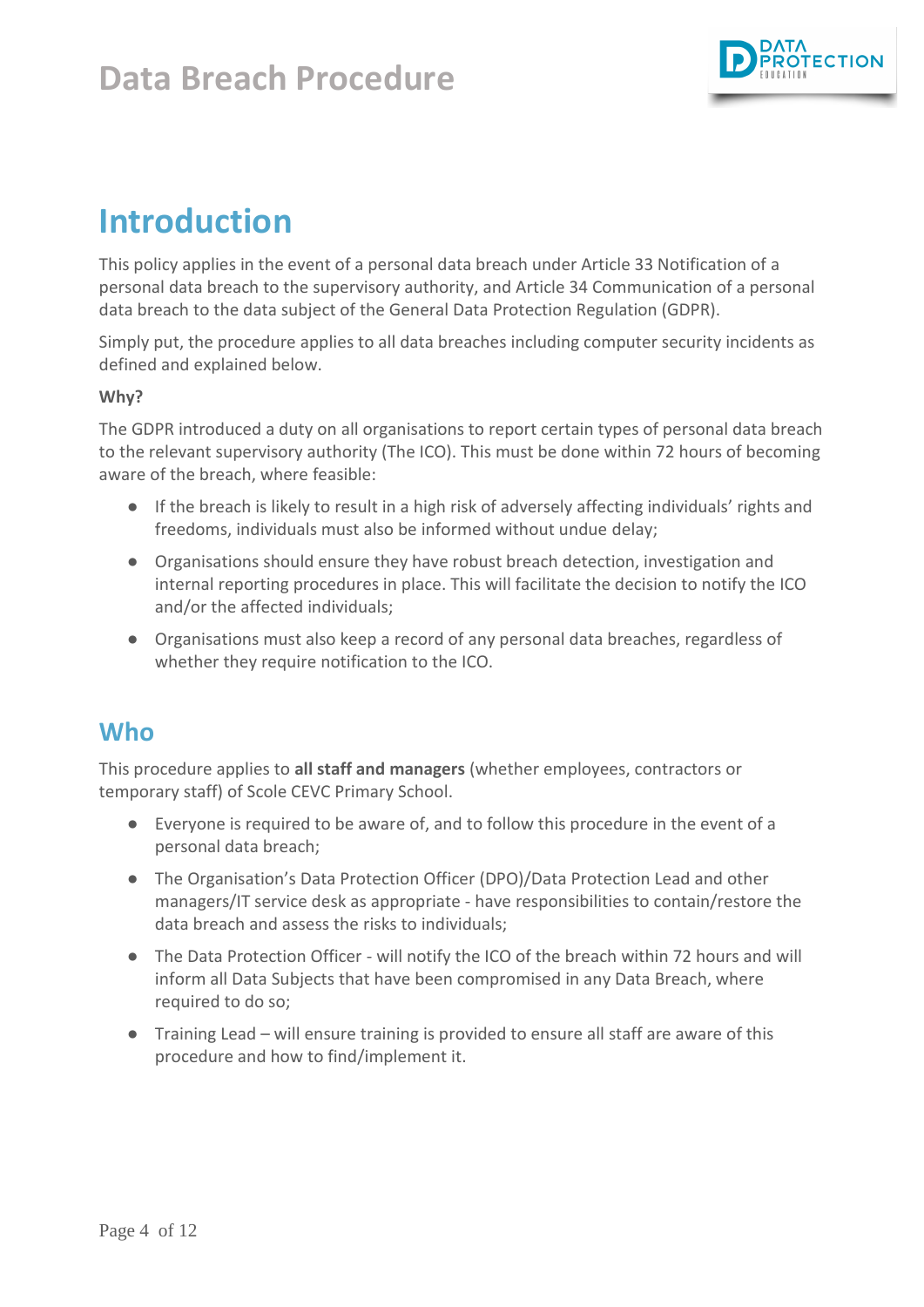

# **Definitions**

**The Organisation** – Scole CEVC Primary School is the school or establishment acting as a Data Controller which, alone or jointly with others, determines the purposes and means of the processing of personal data.

**Personal data** - Any information relating to an identified or identifiable living person ('data subject') i.e. someone who can be identified, directly or indirectly, by reference to an identifier such as a name, an identification number, location data, an online identifier or to information regarding the physical, physiological, genetic, mental, economic, cultural or social identity of that person.

**Data breach** - The accidental or unlawful loss, destruction, alteration or unauthorised disclosure of personal data that can occur for many reasons, from IT failures through to human error. They can fall into one or more of these categories:

- **Confidentiality breach** where there is an unauthorised or accidental disclosure of, or access to, personal data;
- **Integrity breach** where there is an unauthorised or accidental alteration of personal data;
- **Availability breach** where there is an accidental or unauthorised loss of access to, or destruction of, personal data.

### **Examples of data breaches**

- Loss or theft of paper records or loss or theft of equipment on which data is stored e.g. laptop, mobile phone, tablet device, memory stick;
- Letter or email containing personal and/or confidential data sent to the wrong address or an email to unauthorised group email boxes;
- Personal data disclosed orally in error in a meeting or over the phone including 'blagging' where information is obtained by deceiving The Organisation, or where information has been disclosed without confirming the true identity of the requester;
- Unauthorised access to information classified as personal or confidential e.g. attaching documents to an outlook diary appointment that is openly accessible;
- Posting information on the world wide web or on a computer otherwise accessible from the Internet without proper information security precautions;
- Sensitive information left on the photo-copier or on a desk in County Council premises;
- Unauthorised alteration or deletion of information;
- Not storing personal and confidential information securely;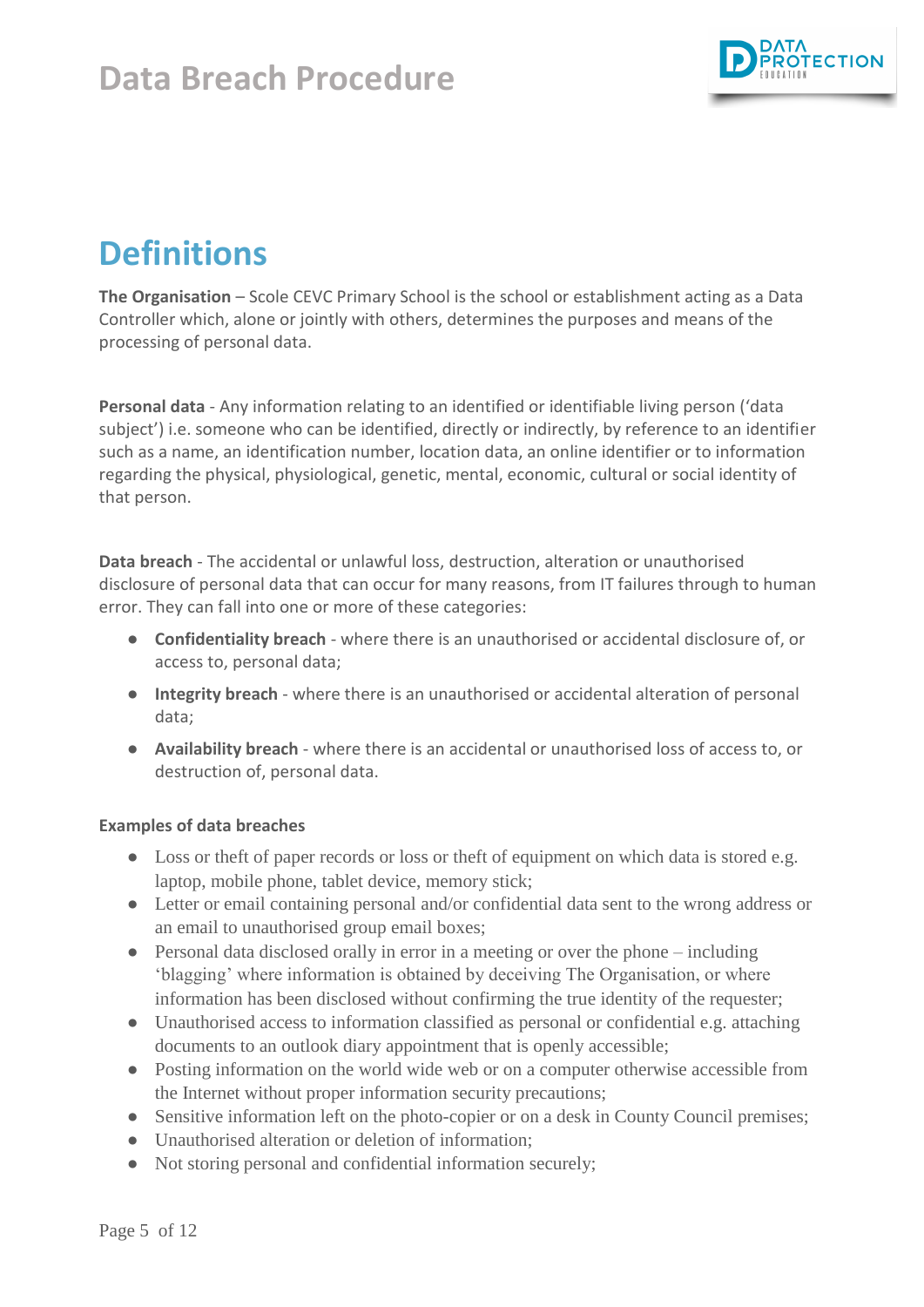● Not ensuring the proper transfer or destruction of files after closure of offices/buildings e.g. not following building decommissioning procedures;

**TECTION** 

● Failure to safeguard/remove personal data on office equipment (including computers and smart phones) before disposal/sale.

#### **Example data breaches caused by IT Security Incidents**

- Unauthorised access to the IT systems because of misconfigured and/or inappropriate access controls;
- Hacking or phishing attack and related suspicious activity;
- Virus or malware attacks and related suspicious activity;
- ICT infrastructure-generated suspicious activity;
- Divulging a password to another user without authority.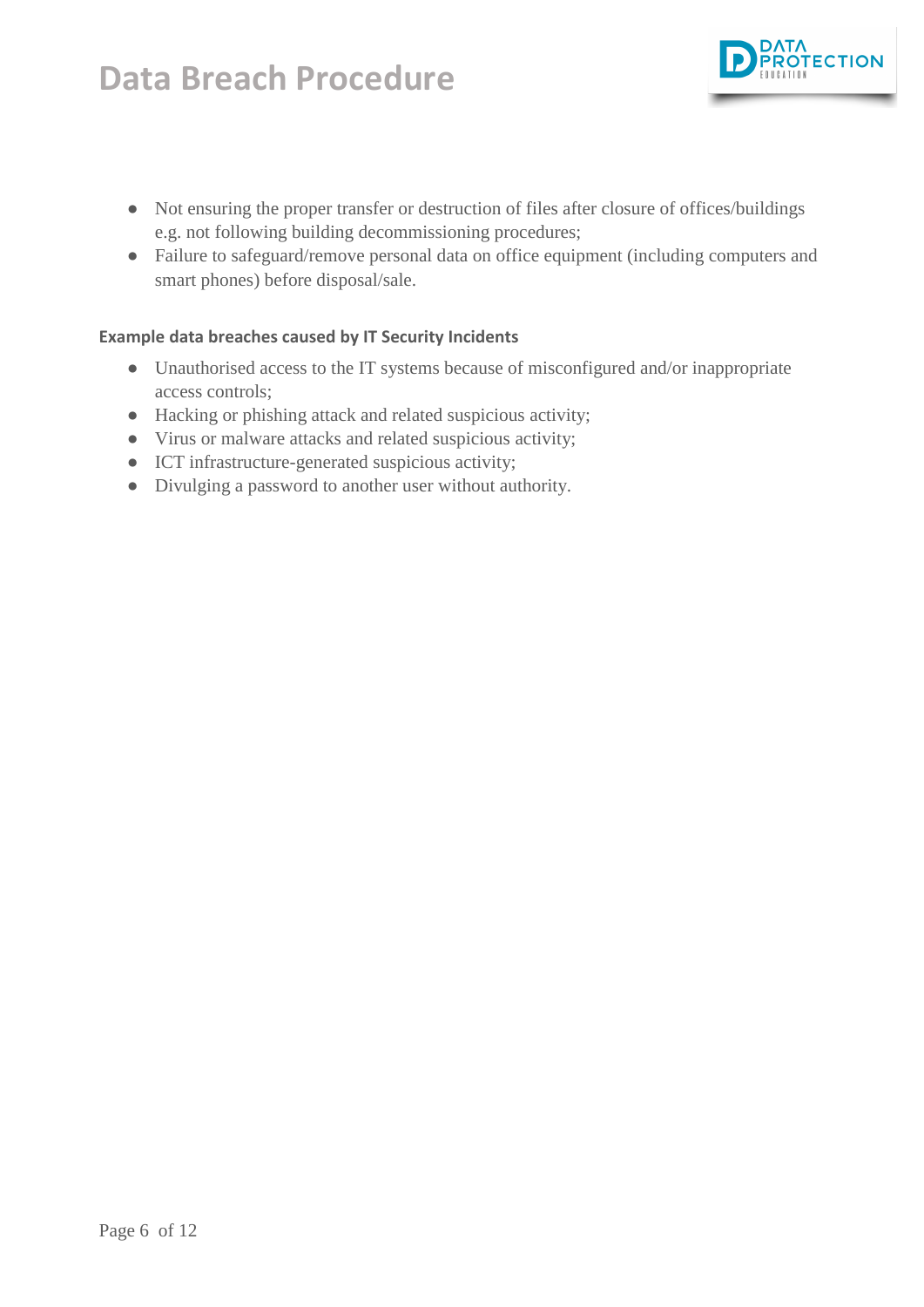

## **Procedure Overview**

**When a member of staff detects or suspects a potential personal data breach**

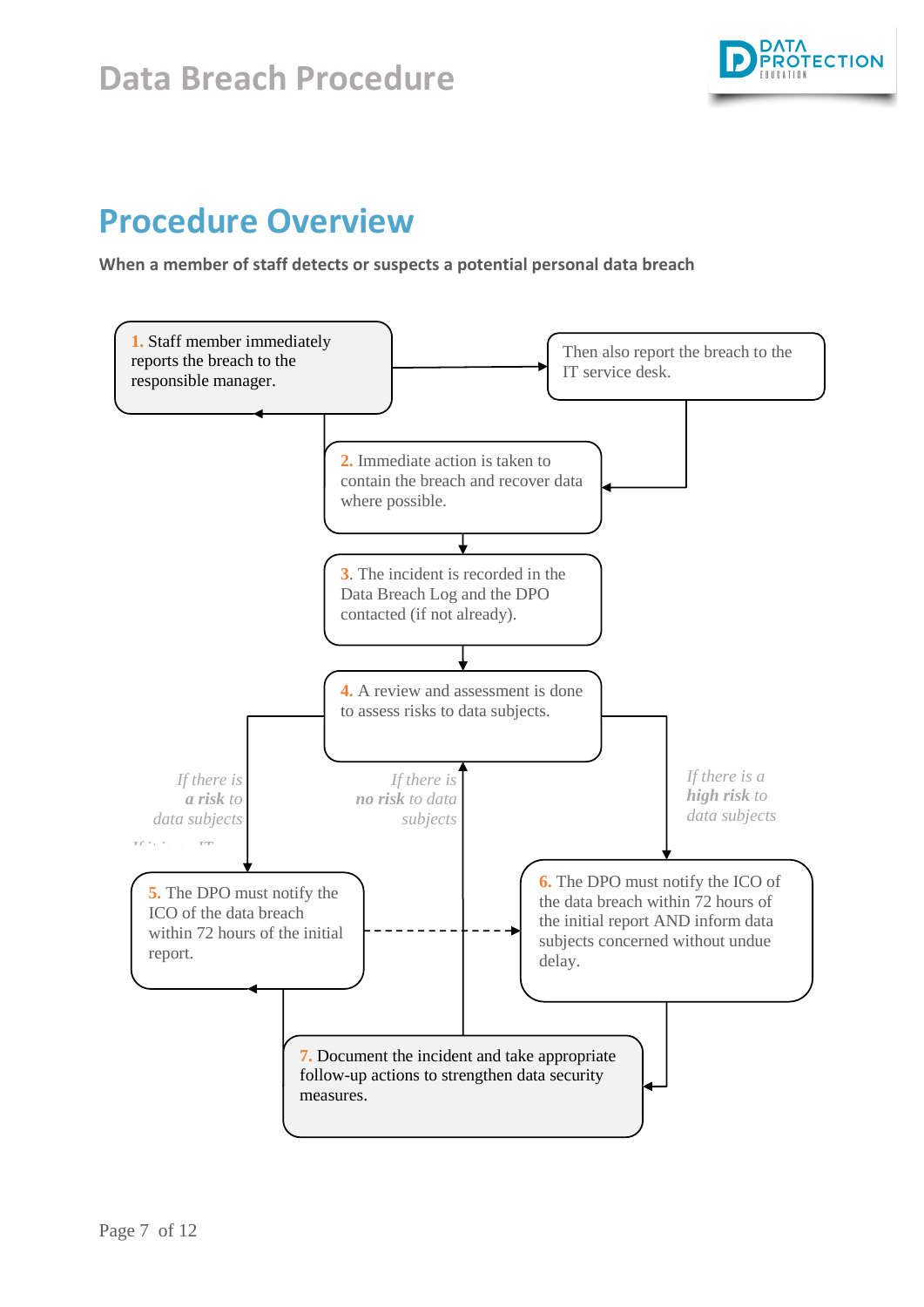

## <span id="page-7-0"></span>**Personal data breach procedure steps**

### <span id="page-7-1"></span>**1. Reporting the data breach**

Anyone who detects or suspects a personal data breach or an IT security incident, must report it immediately!

- *Report to* the responsible manager or DPO **: Headteacher or Date Protection Education Ltd**
- If the breach is related to an IT security incident, *also report to* **Curt Armer, c/o Scole Primary School**

#### **Why?**

Timeliness of reporting is key to ensure we can put measures in place to contain the damage and recover the data if possible, and to assess how severe the breach is for the people whose data has been compromised.

### <span id="page-7-2"></span>**2. Contain the breach and recover data**

The responsible manager/DPO must take immediate action to contain the breach and to recover any information disclosed or lost.

#### **Why?**

To reduce the impact on individuals whose personal information is/could be at risk (for example, ensuring any emails sent to the wrong people have been deleted).

### <span id="page-7-3"></span>**3. Record the incident in the Data Breach Log**

Once any immediate damage is contained, the responsible manager/DPO needs to record a detailed description of the breach in the Data Breach Log and inform the DPO/data protection lead if they are not already involved.

The type of information that should be recorded initially (and after the incident review and risk assessment) includes:

- A description of the nature of the breach;
- The number of data subjects and personal data records affected;
- The categories of personal/sensitive data affected;
- Likely consequences of the breach;
- Any measures that have been or will be taken to address/mitigate the breach.

This step needs to be done straight away.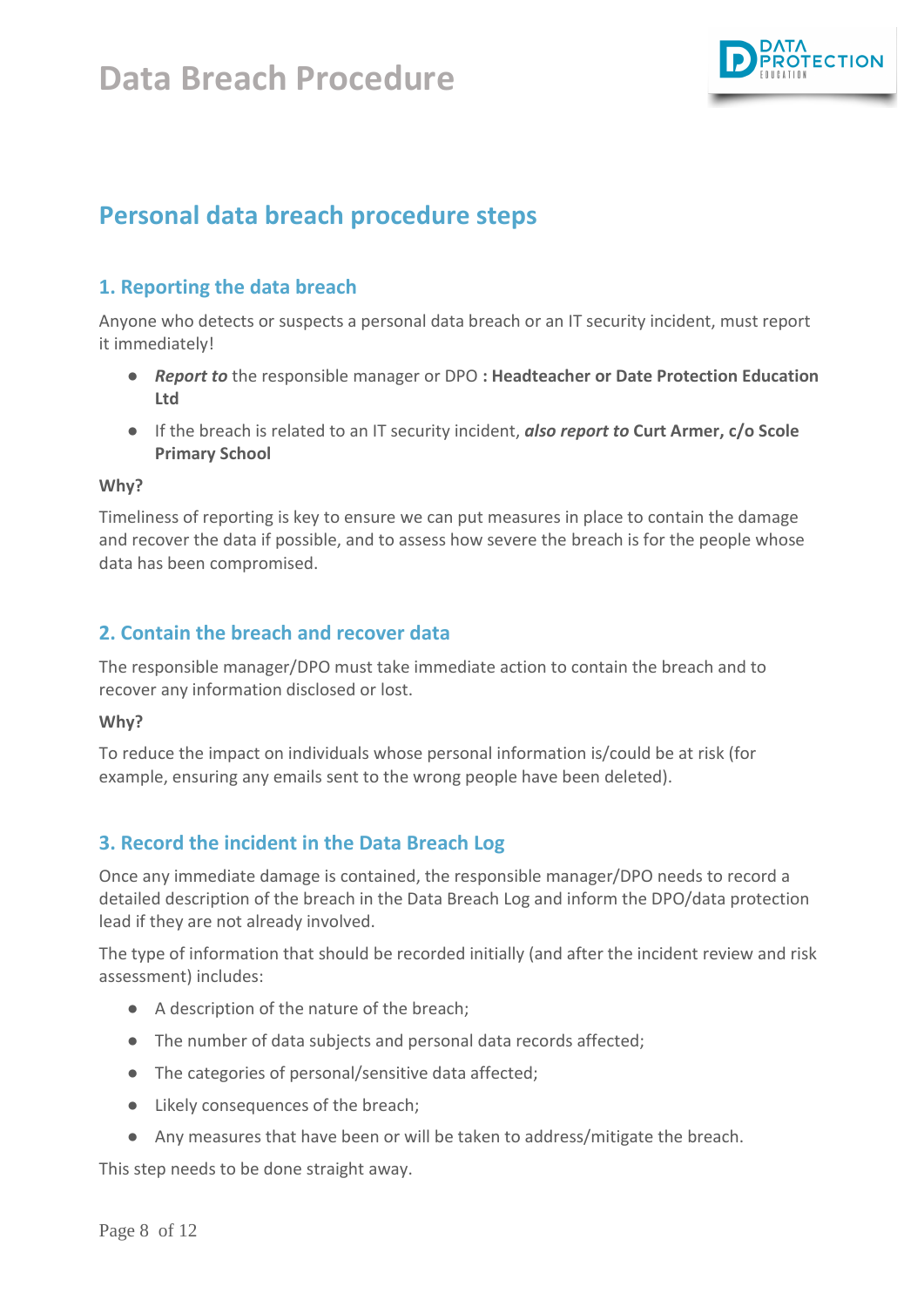

#### **Why?**

● To give the organisation/DPO time to assess the severity of the breach, who needs to be informed and to investigate how it occurred/what actions are needed to remove any vulnerabilities.

To record the breach in the online data breach log:

- i. Log onto the Data Protection Knowledge Bank at: [http://kb.dataprotection.education](http://kb.dataprotection.education/)
- ii. Visit Logs>Breach Logs
- iii. Select your school and click "Add"
- iv. Add the known details as listed in the form. Further details can be added later.
- v. Click the "Submit" button to save and log the Breach log
- vi. DPE will be informed automatically.
- vii. All updates to the log will be sent to DPE and the listed school manager
- viii. When the issue is completed, the DPO will close the breach log

#### <span id="page-8-0"></span>**4. Incident review and risk assessment**

The GDPR gives the following explanation of possible risks and consequences related to a data breach:

*"A personal data breach may, if not addressed in an appropriate and timely manner, result in physical, material or non-material damage to natural persons such as loss of control over their personal data or limitation of their rights, discrimination, identity theft or fraud, financial loss, unauthorised reversal of pseudonymisation, damage to reputation, loss of confidentiality of personal data protected by professional secrecy or any other significant economic or social disadvantage to the natural person concerned."*

The risk assessment (RA) must be carried out straight away to establish what personal/sensitive data was involved in the breach and to determine the likelihood and severity of the resulting risk to those concerned. It should also outline what data protection precautions have been taken and any further actions needed.

#### **Why?**

- To establish if there is a risk to data subjects and if so, ensure that they and/or the ICO are informed;
- <span id="page-8-1"></span>● To understand how the breach occurred and use lessons learnt to improve school systems, policies and procedures.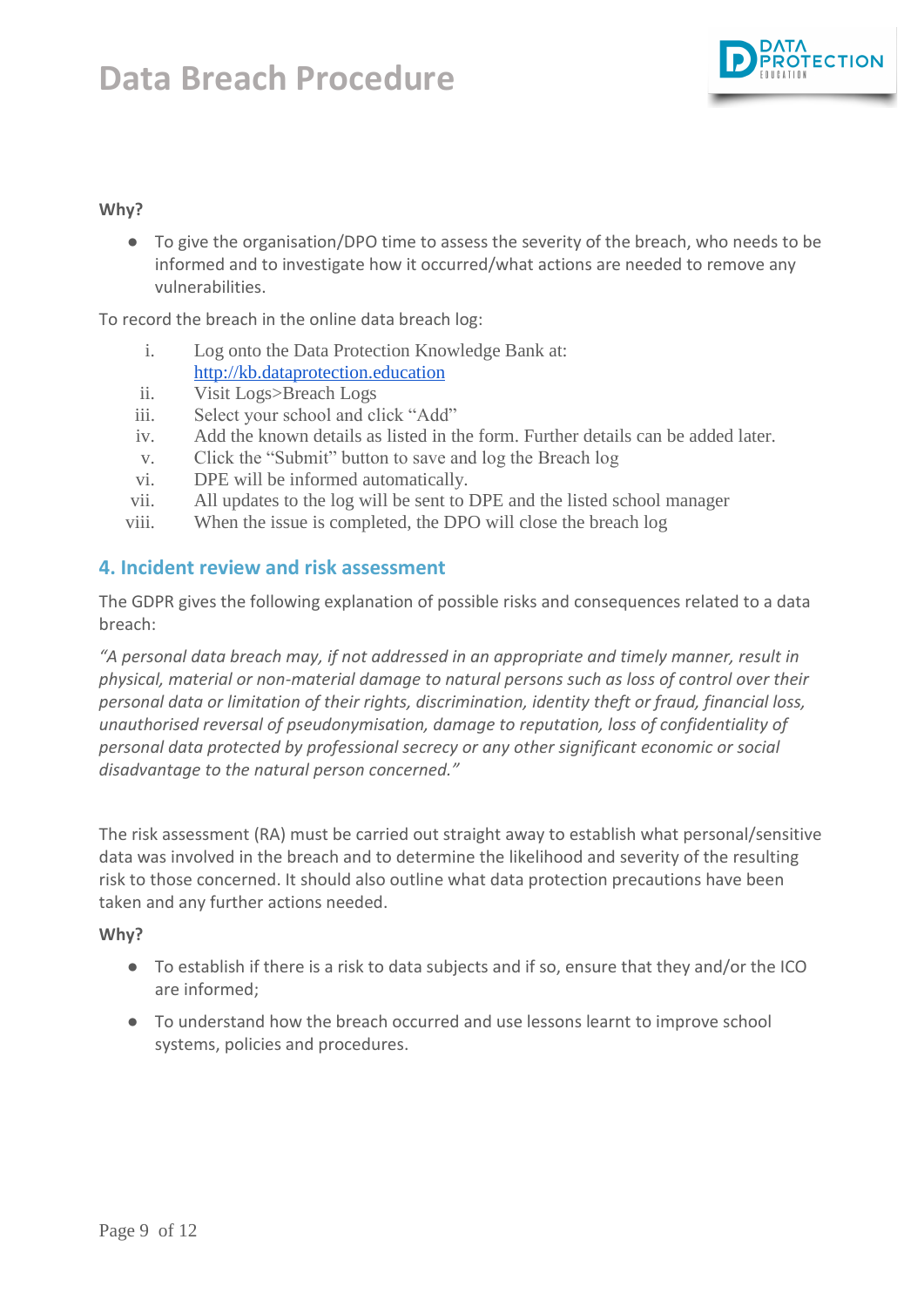

### **4.1 Criteria for notification and justification**

The output of the risk assessment will decide the potential adverse consequences for individuals, based on how serious or substantial these are, and how likely they are to happen (again).

- If there is **no risk** to data subjects e.g. the incident involves encrypted data for which there is another existing source, then the DPO doesn't have to notify the ICO or data subjects but needs to justify this decision in the documentation;
- If there **is a risk** to data subjects, the DPO must notify the ICO as soon as possible and within 72 hours;
- If there a **high risk\*** to data subjects, then those concerned must also be informed directly and without undue delay.

\* If the impact of the breach is assessed as more severe, the risk is higher; if the likelihood of the consequences is greater, then the risk is higher.

### <span id="page-9-0"></span>**5. Notifying the ICO**

The DPO must notify the ICO within 72 hours of the breach and provide the information as mentioned below. (If this is not all available, the ICO should be notified and advised when any additional information will be provided).

Notification is made by **email/phone call**

Confirmation of receipt of this information is made by **email.**

The information sent to the ICO contains a description of the personal data breach including, where possible:

- the categories and approximate number of individuals concerned; and
- the categories and approximate number of personal data records concerned;
- the name and contact details of the data protection officer (DPO) or other contact point where more information can be obtained;
- a description of the likely consequences of the personal data breach; and
- a description of the measures taken, or proposed to be taken, to deal with the personal data breach, including, where appropriate, the measures taken to mitigate any possible adverse effects.

#### **Why?**

It's the law. If the breach is not reported, the school could be liable to a fine or other enforcement action.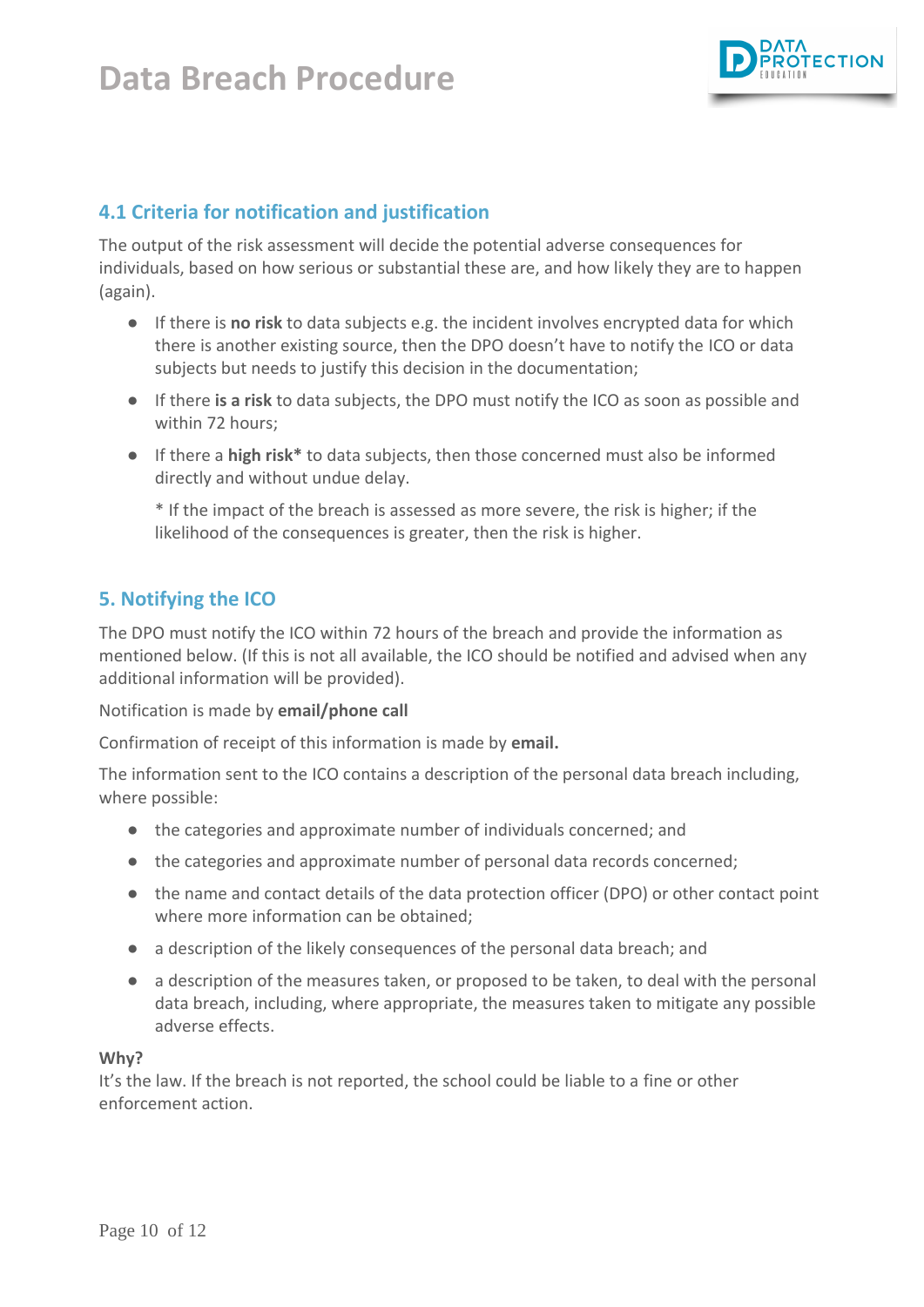

### <span id="page-10-0"></span>**6. Notifying the data subjects**

The DPO will promptly inform those affected, particularly if there is a need to mitigate an immediate risk of damage to them as follows:

- The breach must be described in clear and plain language including the nature of the personal data breach and similar information as supplied to the ICO, as a minimum:
	- o the name and contact details of your data protection officer or other contact point where more information can be obtained;
	- o a description of the likely consequences of the personal data breach; and
	- $\circ$  a description of the measures taken, or proposed to be taken, to deal with the personal data breach and including, where appropriate, the measures taken to mitigate any possible adverse effects.

#### **Why?**

One of the main reasons for informing individuals without undue delay is to help them take steps to protect themselves from the effects of the breach.

### <span id="page-10-1"></span>**7. Appropriate actions and documentation**

The DPO/Organisation must complete its document on the incident and monitor/document the appropriate follow-up actions taken to strengthen data security measures.

#### **Why?**

● This type of record keeping is key to the school demonstrating 'accountability' for data protection in line with the GDPR legislation.